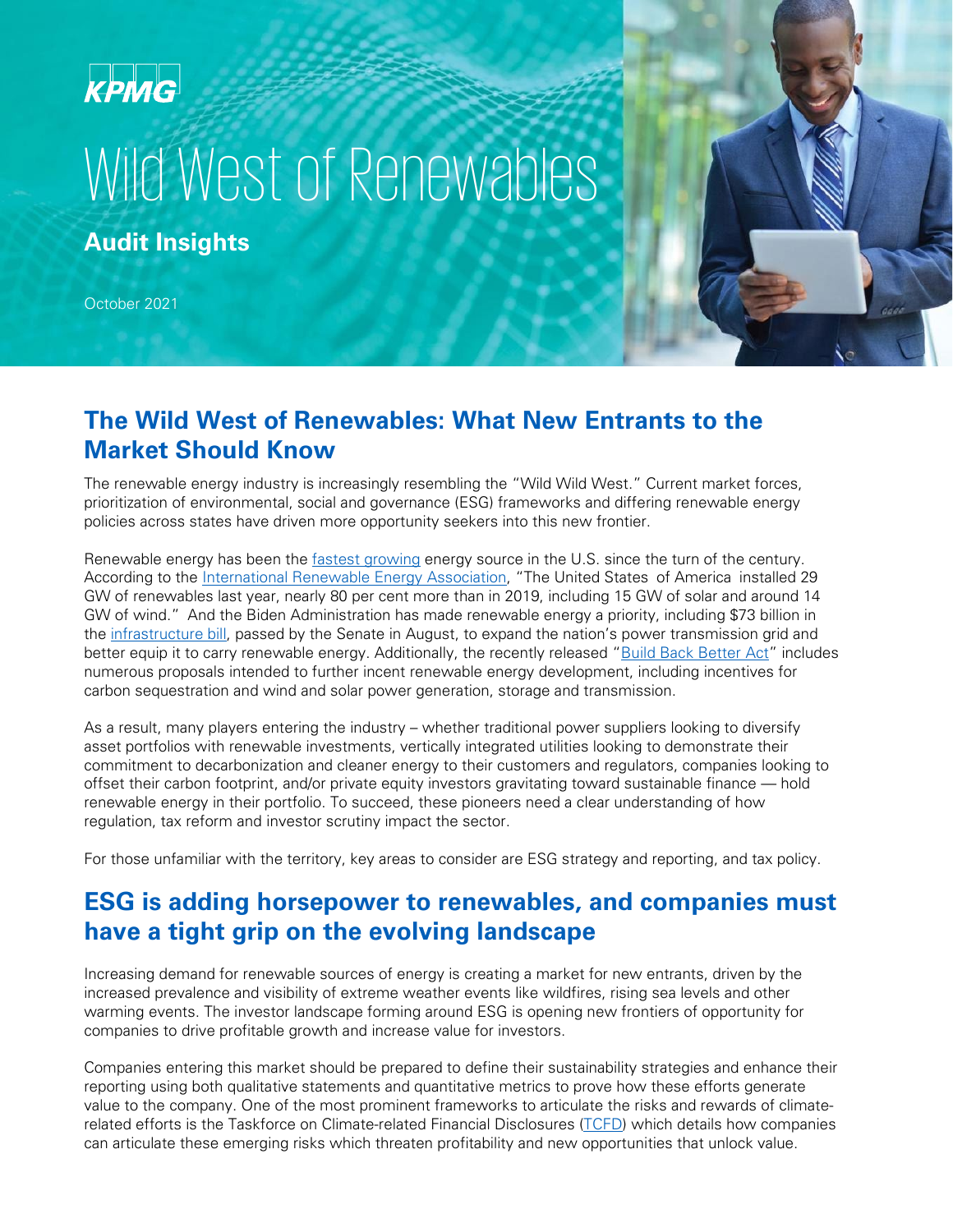In its 2020 status report, The Financial Stability Board (FSB), which established the TCFD, [notes,](https://www.fsb.org/2020/10/2020-status-report-task-force-on-climate-related-financial-disclosures/) "Energy companies and materials and buildings companies are leading on disclosure, with an average level of TCFDaligned disclosures of 40% for energy companies and 30% for materials and buildings companies in fiscal year 2019."[1](#page-1-0) Through this reporting, companies are expected to disclose their strategies for companies to reduce emissions. Additionally, KPMG outlines some ways companies are looking to operationalize sustainable behavior: "While carbon offsets and Renewable Energy Credits (RECs) remain prominent, there is particular emphasis on making the transition to renewables via Purchase Power Agreements (PPAs) as well as investment in onsite or offsite generation."<sup>[2](#page-1-1)</sup> Meanwhile, investors and activists are also demanding action and strategies for companies to reduce emissions.

With efforts to develop global reporting standards progressing, new entrants should prove their impact and establish credibility by engaging an assurance provider to assess the completeness and accuracy of their reporting and the rigor of their processes to produce this information. Preparing now can help ensure that they meet all stakeholders demands with sophistication to gain trust over the long-term.

### **Tax policies accelerate growth**

As ESG gains steam, a thoughtful tax strategy that takes the evolving legislative and regulatory environment into account will become more important.

The use of incentives, largely through the tax code, has traditionally been the way energy policy has been implemented in the U.S. Most recently, the Consolidated Appropriations Act, signed into law in December 2020, enacted provisions favorable to the renewable energy industry. It included a two-year extension of the phasedown of the investment tax credit for solar energy and a one-year extension of the production tax credit for wind energy facilities.[3](#page-1-2)

While the legislation is not yet finalized, it is clear the Biden Administration, through the "Build Back Better Act," intends to induce electric utilities and power producers to further shift to emission-free power sources. The proposed legislation provides tax incentives to build high-voltage capacity power lines and electric vehicle charging stations and includes additional incentives for carbon capture and sequestration efforts. It also includes a direct pay feature which could result in some of the incentives essentially refunded to the project owner – a potential game changer for financing these projects which currently rely on the tax equity financing market.

Additional opportunities could come from areas of public investment interest, including solar panel technology and storage capabilities. Up to this point, this has been an area dominated by China and remains a barrier to U.S. energy independence. The recent proposals include an additional incentive for facilities that are composed of primarily products manufactured in the U.S. as well as an incentive for investment in U.S. facilities that manufacture clean energy equipment.

With effective policy, the renewable energy supply chain has the capacity to expand rapidly and push the U.S. toward the proposed goal of 80 percent clean-energy sources within the next decade.

#### **A wide-open landscape for new entrants, with caveats**

<span id="page-1-1"></span>"Demystifying Decarbonization: The Journey to Net Zero," KPMG U.S., accessed October 7, 2021[, https://info.kpmg.us/news](https://info.kpmg.us/news-perspectives/industry-insights-research/demystifying-decarbonization-the-journey-to-net-zero.html)[perspectives/industry-insights-research/demystifying-decarbonization-the-journey-to-net-zero.html.](https://info.kpmg.us/news-perspectives/industry-insights-research/demystifying-decarbonization-the-journey-to-net-zero.html)

<span id="page-1-0"></span><sup>1</sup> "2020 Status Report: Task Force on Climate-Related Financial Disclosures," Financial Stability Board, October 29, 2020, [https://www.fsb.org/2020/10/2020-status-report-task-force-on-climate-related-financial-disclosures/.](https://www.fsb.org/2020/10/2020-status-report-task-force-on-climate-related-financial-disclosures/)

<span id="page-1-2"></span><sup>&</sup>lt;sup>3</sup> "Favorable Tax Provisions for Renewable Energy Industry Enacted," KPMG U.S., December 30, 2020, [https://home.kpmg/us/en/home/insights/2020/12/tnf-favorable-tax-provisions-renewable-energy-industry-enacted.html.](https://home.kpmg/us/en/home/insights/2020/12/tnf-favorable-tax-provisions-renewable-energy-industry-enacted.html)